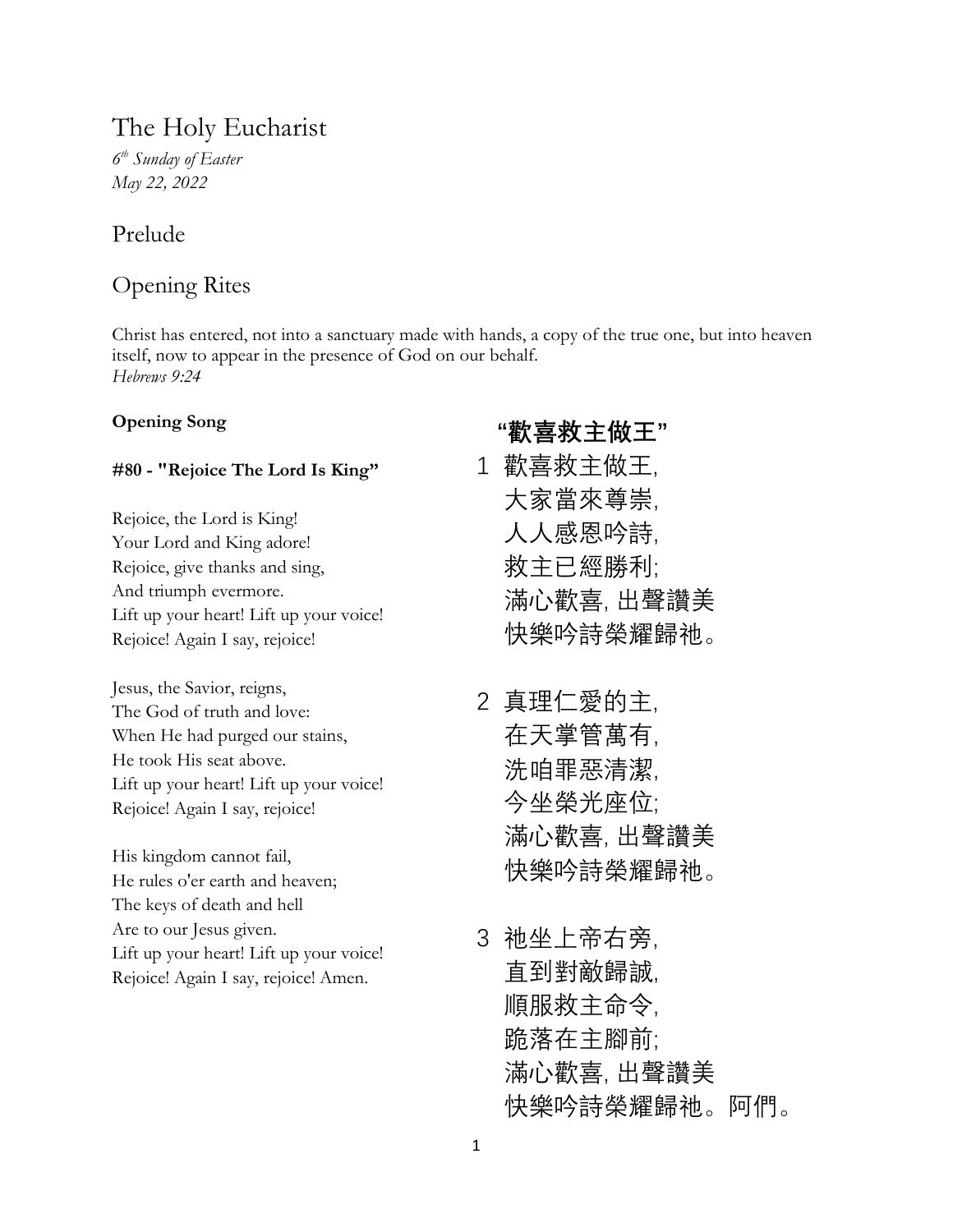## **Greeting**

*All standing, the 1st and 5th responses should be used, the others are optional.*

- V. The Lord be with you.
- R. And also with you.
- V. I was glad when they said to me,
- R. "Let us go to the house of the Lord."
- V. O come, let us sing to the Lord;
- R. Let us shout for joy to the Almighty Savior.
- V. God is spirit.
- R. Those who worship Him must worship in spirit and in truth.
- V. Praise be to God: Father, Son, and Holy Spirit.
- R. And praise be to His kingdom now and forever.
- V. Alleluia. Christ is risen.
- R. The Lord is risen indeed. Alleluia.

### *The Celebrant may say the following prayer or any other appropriate prayer*

Almighty God, to You all hearts are open, all desires known, and from You no secrets are hid: Cleanse the thoughts of our hearts by the inspiration of Your Holy Spirit, that we may perfectly love You, and worthily magnify Your holy Name; through Christ our Lord. *Amen.*

## **Song of Praise**

*When appointed, the following hymn or some other song of praise is sung or said, all standing*

*Gloria S280* Glory to God in the highest, and peace to His people on earth.

Lord God, heavenly King, almighty God and Father, we worship You, we give You thanks, we praise You for Your glory.

Lord Jesus Christ, only Son of the Father, Lord God, Lamb of God, You take away the sin of the world: have mercy on us; You are seated at the right hand of the Father: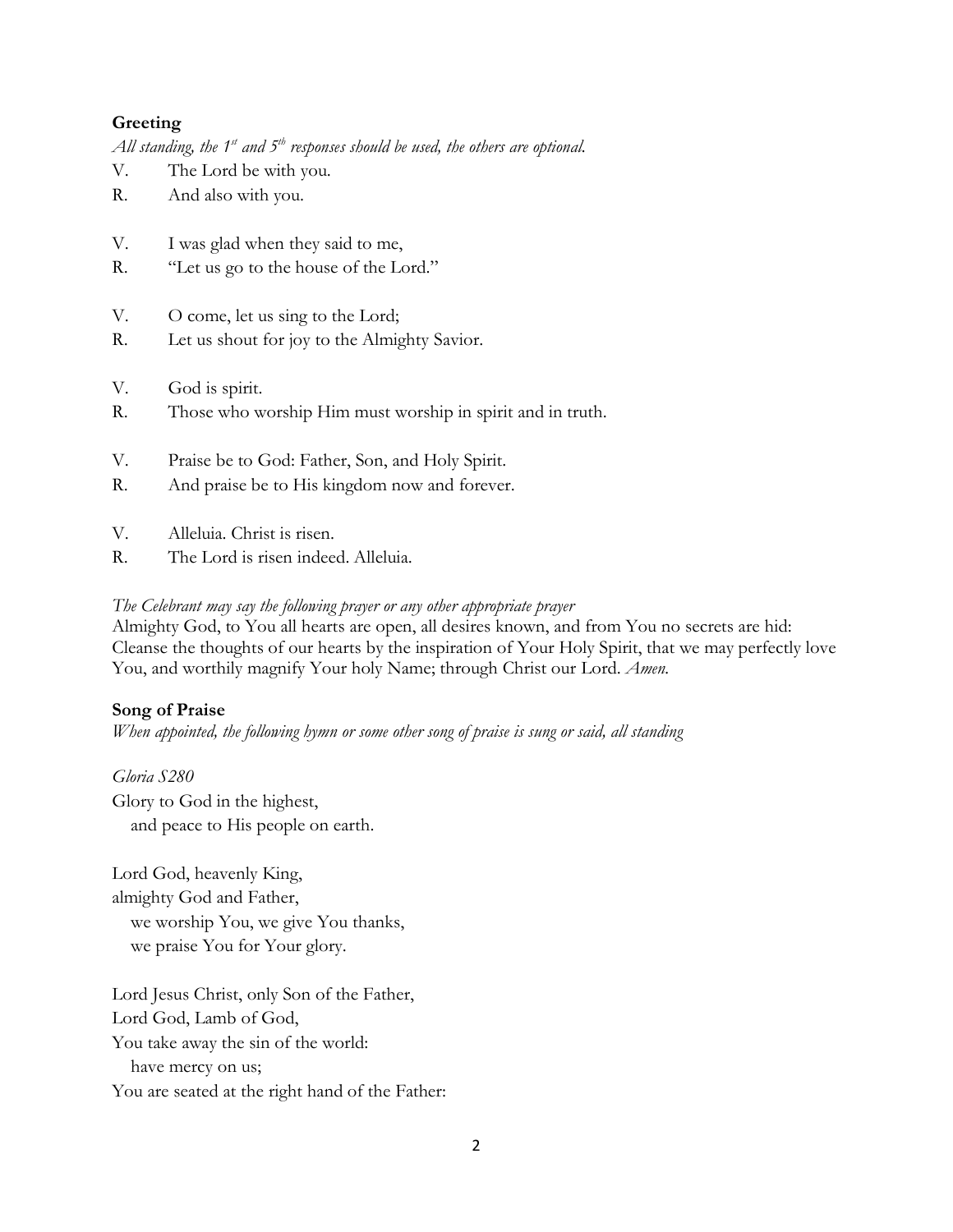receive our prayer.

For You alone are the Holy One, You alone are the Lord, You alone are the Most High, Jesus Christ, with the Holy Spirit, in the glory of God the Father. Amen.

#### **Collect of the Day**

*The Celebrant says to the people* The Lord be with you. *People* And also with you. *Celebrant* Let us pray.

#### *The Celebrant says the Collect.*

O God, You have prepared for those who love You such good things as surpass our understanding: Pour into our hearts such love towards You, that we, loving You in all things and above all things, may obtain Your promises, which exceed all that we can desire; through Jesus Christ our Lord, who lives and reigns with You and the Holy Spirit, one God, for ever and ever. Amen.

*People* Amen.

## The Liturgy of the Word

### **The Lessons**

*The people sit.* 

*Joel 2:21-27 (p.790 of Pew Bibles)* <sup>21</sup> Fear not, O land; Be glad and rejoice, For the LORD has done marvelous things!  $22$  Do not be afraid, you beasts of the field; For the open pastures are springing up, And the tree bears its fruit; The fig tree and the vine yield their strength.  $^{23}$ Be glad then, you children of Zion, And rejoice in the LORD your God; For He has given you the former rain faithfully, And He will cause the rain to come down for you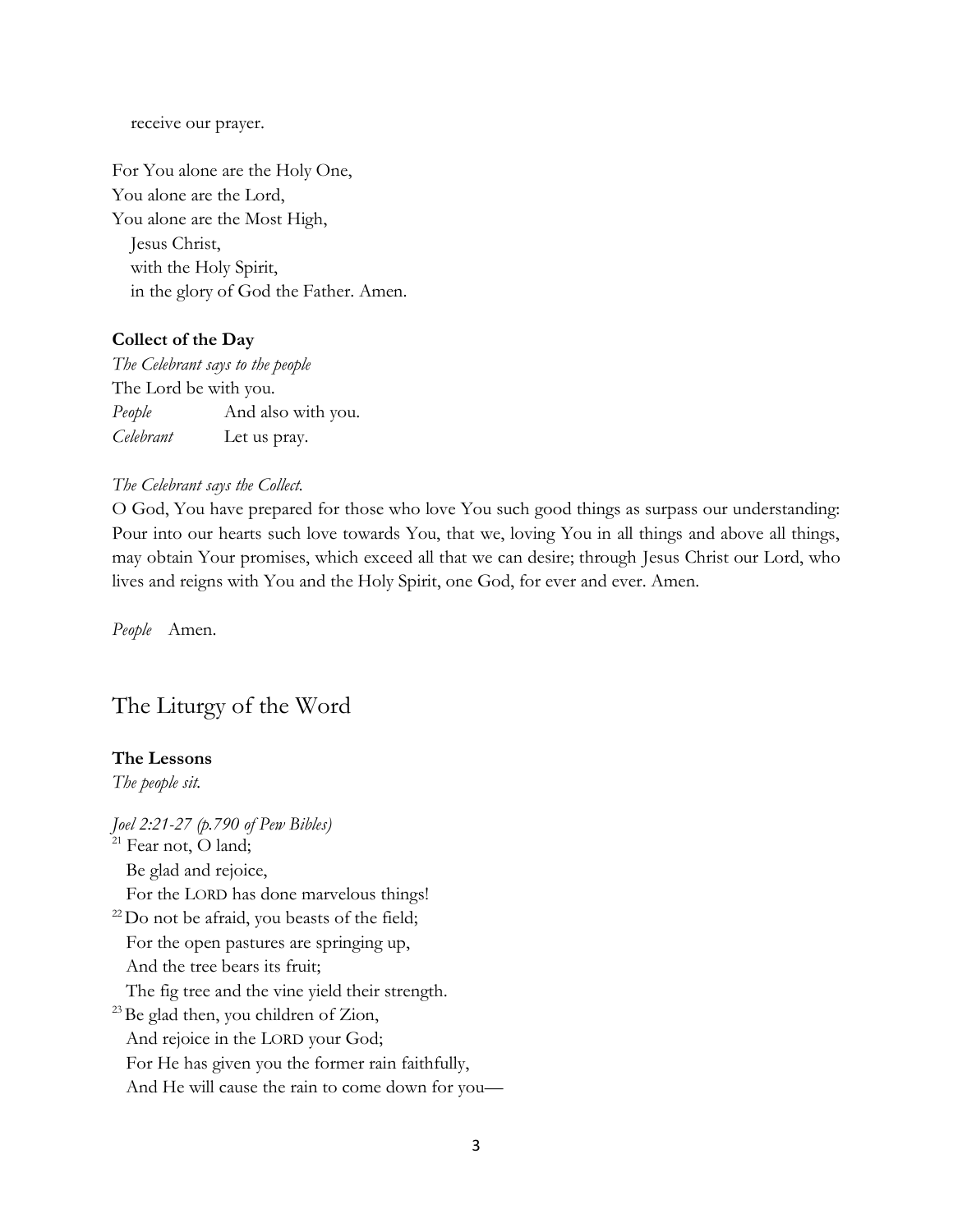The former rain,

And the latter rain in the first *month.*

<sup>24</sup>The threshing floors shall be full of wheat,

And the vats shall overflow with new wine and oil.

<sup>25</sup> "So I will restore to you the years that the swarming locust has eaten,

The crawling locust,

The consuming locust,

And the chewing locust,

My great army which I sent among you.

 $26$ You shall eat in plenty and be satisfied,

And praise the name of the LORD your God,

Who has dealt wondrously with you;

And My people shall never be put to shame.

<sup>27</sup>Then you shall know that I  $am$  in the midst of Israel,

And that I *am* the LORD your God

And there is no other.

My people shall never be put to shame.

*After each Reading, the Reader may say* The word of the Lord. *People* Thanks be to God.

### *Galatians 6:1-10 (p.1011 of Pew Bibles)*

<sup>1</sup> Brethren, if a man is overtaken in any trespass, you who *are* spiritual restore such a one in a spirit of gentleness, considering yourself lest you also be tempted. <sup>2</sup>Bear one another's burdens, and so fulfill the law of Christ.<sup>3</sup> For if anyone thinks himself to be something, when he is nothing, he deceives himself. <sup>4</sup>But let each one examine his own work, and then he will have rejoicing in himself alone, and not in another. <sup>5</sup> For each one shall bear his own load. <sup>6</sup> Let him who is taught the word share in all good things with him who teaches. <sup>7</sup>Do not be deceived, God is not mocked; for whatever a man sows, that he will also reap. <sup>8</sup> For he who sows to his flesh will of the flesh reap corruption, but he who sows to the Spirit will of the Spirit reap everlasting life. <sup>9</sup>And let us not grow weary while doing good, for in due season we shall reap if we do not lose heart. <sup>10</sup>Therefore, as we have opportunity, let us do good to all, especially to those who are of the household of faith.

*After each Reading, the Reader may say* The word of the Lord. *People* Thanks be to God.

#### **Virtual Anthem**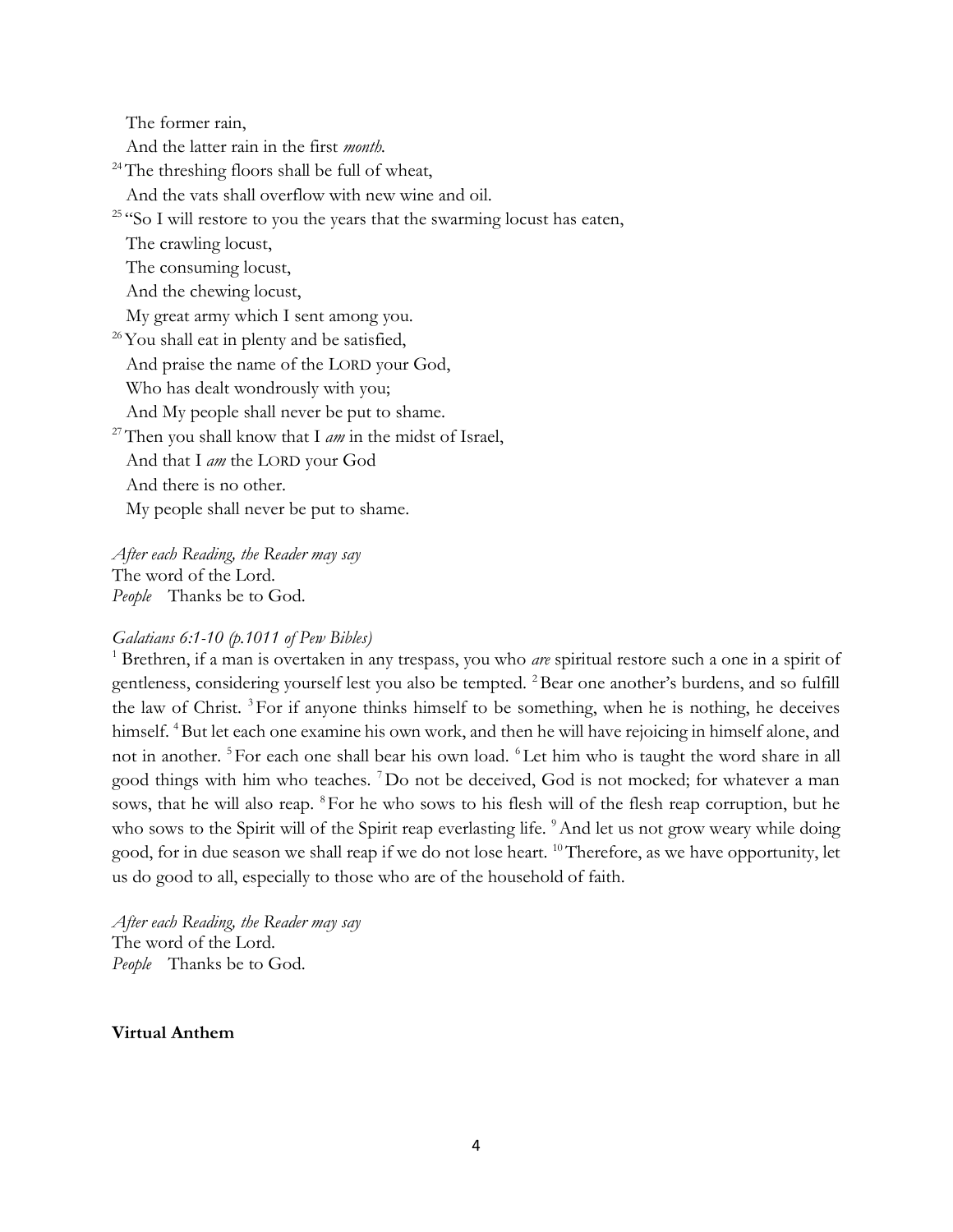#### **"The Lord is My Light"**

Hank Beebe

### *Chorus 1:*

The Lord is my light, *(echo)* The light of my life, *(echo)* And my salvation *(echo)* (My light and my salvation) The Lord is my strength, *(echo)* The strength of my life, *(echo)* And my salvation (My strength and my salvation)

Of whom shall I be afraid? In time of trouble, He is there to comfort me, Of whom shall I be afraid? When all my hopes are dead, He lifts my head

One thing have I desired, *(echo)* To behold the beauty of the Lord *(echo)* I will offer gifts of joy, And with Thy grace, seek Thy face

Lord, hide not Thy face far from me, Leave me not, You're my salvation (My light and my salvation)

*Chorus 2:* For You are my rock, *(echo)* The rock of life, *(echo)* And my salvation (My rock and my salvation)

Of whom shall I be afraid? When I'm disheartened, You are there to see me through, Of whom shall I be afraid? When I can no longer stand, You take my hand

## *Finale:*

The Lord is my light, *(echo)* The light of my life, *(echo)* The Lord is my strength, *(echo)* The strength of my life, The Lord is my light and my strength and salvation! The Lord is my strength, the Lord is my rock, the Lord is my light!

## **The Gospel**

*Then, all standing, the Deacon or a Priest reads the Gospel, first saying* The Holy Gospel of our Lord Jesus Christ according to Matthew 13:24-30; 36-43. *People* Glory be to Thee, O Lord.

#### *Matthew 13:24-30; 36-43 (p.845 of Pew Bibles)*

#### **The Parable of the Wheat and the Tares**

 $24$ Another parable He put forth to them, saying: "The kingdom of heaven is like a man who sowed good seed in his field; <sup>25</sup> but while men slept, his enemy came and sowed tares among the wheat and went his way. <sup>26</sup> But when the grain had sprouted and produced a crop, then the tares also appeared.  $27$  So the servants of the owner came and said to him, 'Sir, did you not sow good seed in your field?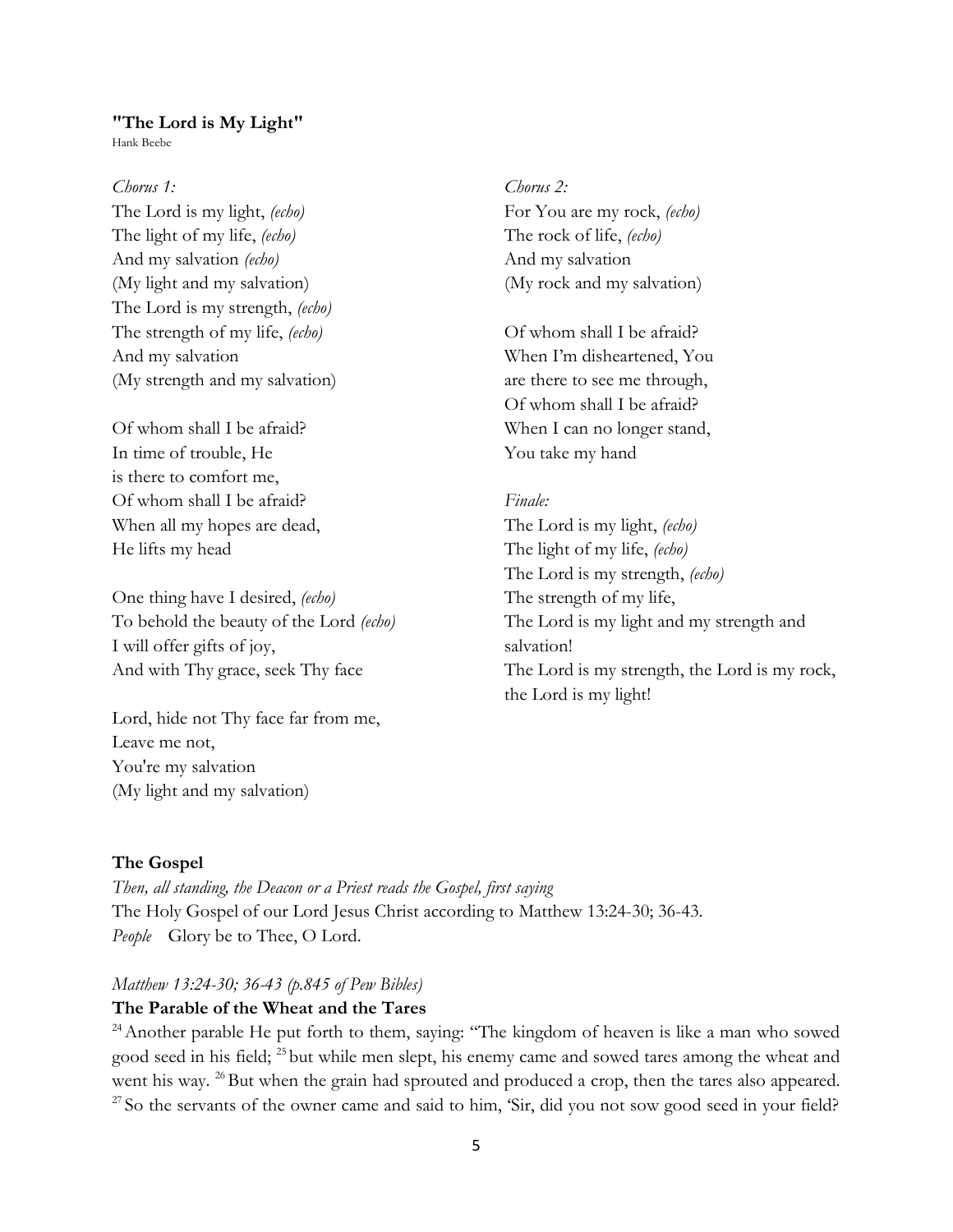How then does it have tares?' <sup>28</sup>He said to them, 'An enemy has done this.' The servants said to him, 'Do you want us then to go and gather them up?' <sup>29</sup>But he said, 'No, lest while you gather up the tares you also uproot the wheat with them. <sup>30</sup> Let both grow together until the harvest, and at the time of harvest I will say to the reapers, "First gather together the tares and bind them in bundles to burn them, but gather the wheat into my barn.""

### **The Parable of the Tares Explained**

<sup>36</sup>Then Jesus sent the multitude away and went into the house. And His disciples came to Him, saying, "Explain to us the parable of the tares of the field." <sup>37</sup>He answered and said to them: "He who sows the good seed is the Son of Man. <sup>38</sup>The field is the world, the good seeds are the sons of the kingdom, but the tares are the sons of the wicked *one.* <sup>39</sup>The enemy who sowed them is the devil, the harvest is the end of the age, and the reapers are the angels. <sup>40</sup>Therefore as the tares are gathered and burned in the fire, so it will be at the end of this age. <sup>41</sup> The Son of Man will send out His angels, and they will gather out of His kingdom all things that offend, and those who practice lawlessness, <sup>42</sup> and will cast them into the furnace of fire. There will be wailing and gnashing of teeth. <sup>43</sup> Then the righteous will shine forth as the sun in the kingdom of their Father. He who has ears to hear, let him hear!

*After the Gospel, the Reader says* The Gospel of the Lord. People Praise be to Thee, O Christ.

**The Sermon** by Ptr. Aileen Fung ( $\frac{https://youtu.be/0wN-vYZi4A0}{https://youtu.be/0wN-vYZi4A0})$ 

**The Nicene Creed** *(p.4 of Blue Prayer Book)*

We believe in one God, the Father, the Almighty, maker of heaven and earth, of all that is, seen and unseen.

We believe in one Lord, Jesus Christ, the only Son of God, eternally begotten of the Father, God from God, Light from Light, true God from true God, begotten, not made, of one Being with the Father. Through Him all things were made. For us men and for our salvation He came down from heaven: conceived by the Holy Spirit He became incarnate from the virgin Mary, and was made man.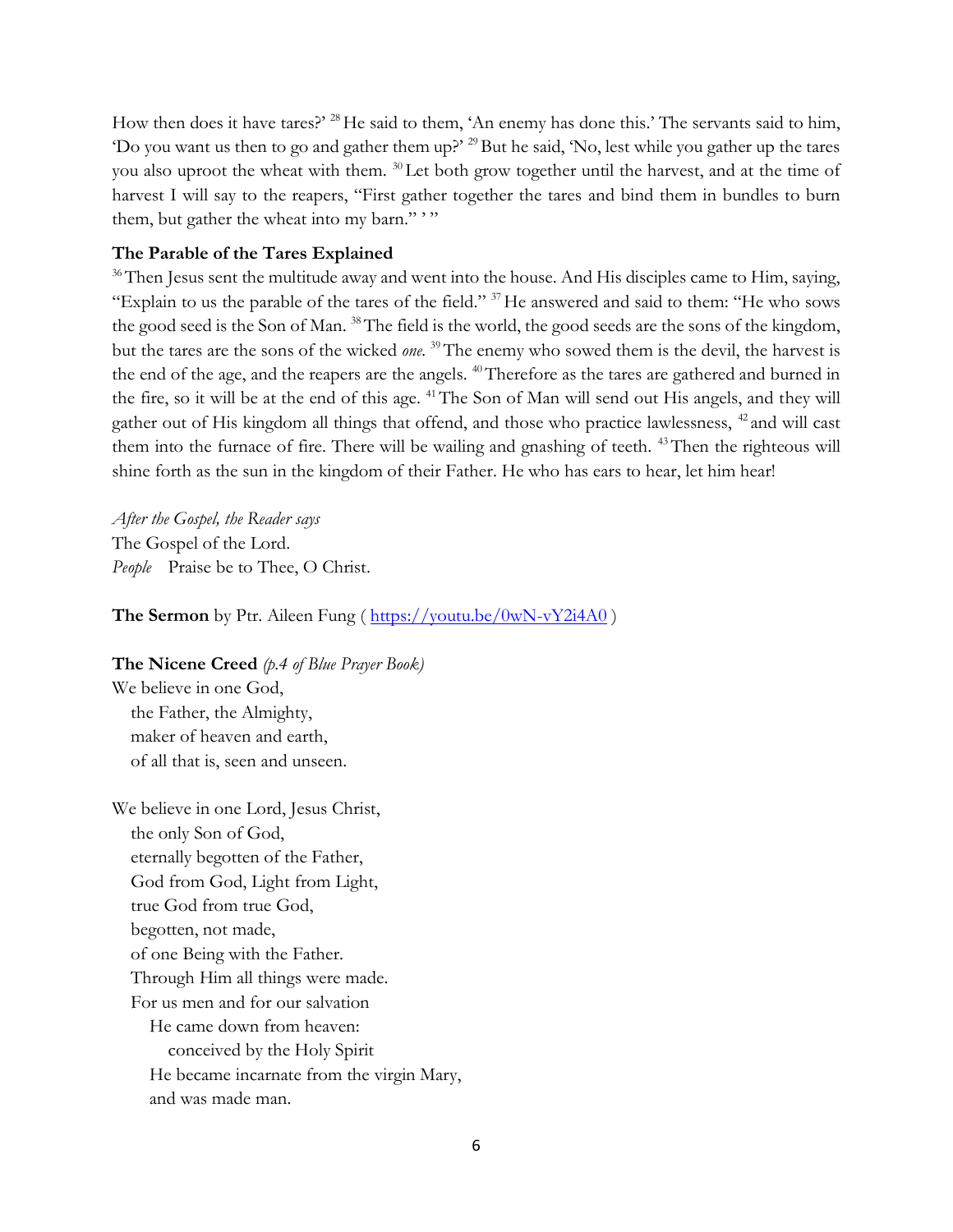For our sake He was crucified under Pontius Pilate; He suffered death and was buried. On the third day He rose again in accordance with the Scriptures; He ascended into heaven and is seated at the right hand of the Father. He will come again in glory to judge the living and the dead, and His kingdom will have no end.

We believe in the Holy Spirit, the Lord, the giver of life, who proceeds from the Father and the Son. With the Father and the Son He is worshiped and glorified. He has spoken through the Prophets. We believe in one holy catholic and apostolic Church. We acknowledge one baptism for the forgiveness of sins. We look for the resurrection of the dead,

and the life of the world to come. Amen.

## **The Prayers of the People**

I ask your prayers for God's people throughout the world; for our Prime Bishop, Brent; our Diocesan Bishop, Rex; for this gathering; and for all ministers and people. Pray for the Church.

### *Silence*

I ask your prayers for peace; for goodwill among nations; and for the well-being of all people. Pray for justice and peace.

#### *Silence*

I ask your prayers for the poor, the sick, the hungry, the oppressed, and those in prison. Pray for those in any need or trouble.

#### *Silence*

I ask your prayers for all who seek God, or a deeper knowledge of Him. Pray that they may find and be found by Him.

#### *Silence*

Praise God for those in every generation in whom Christ has been honored. Pray that we may have grace to glorify Christ in our own day.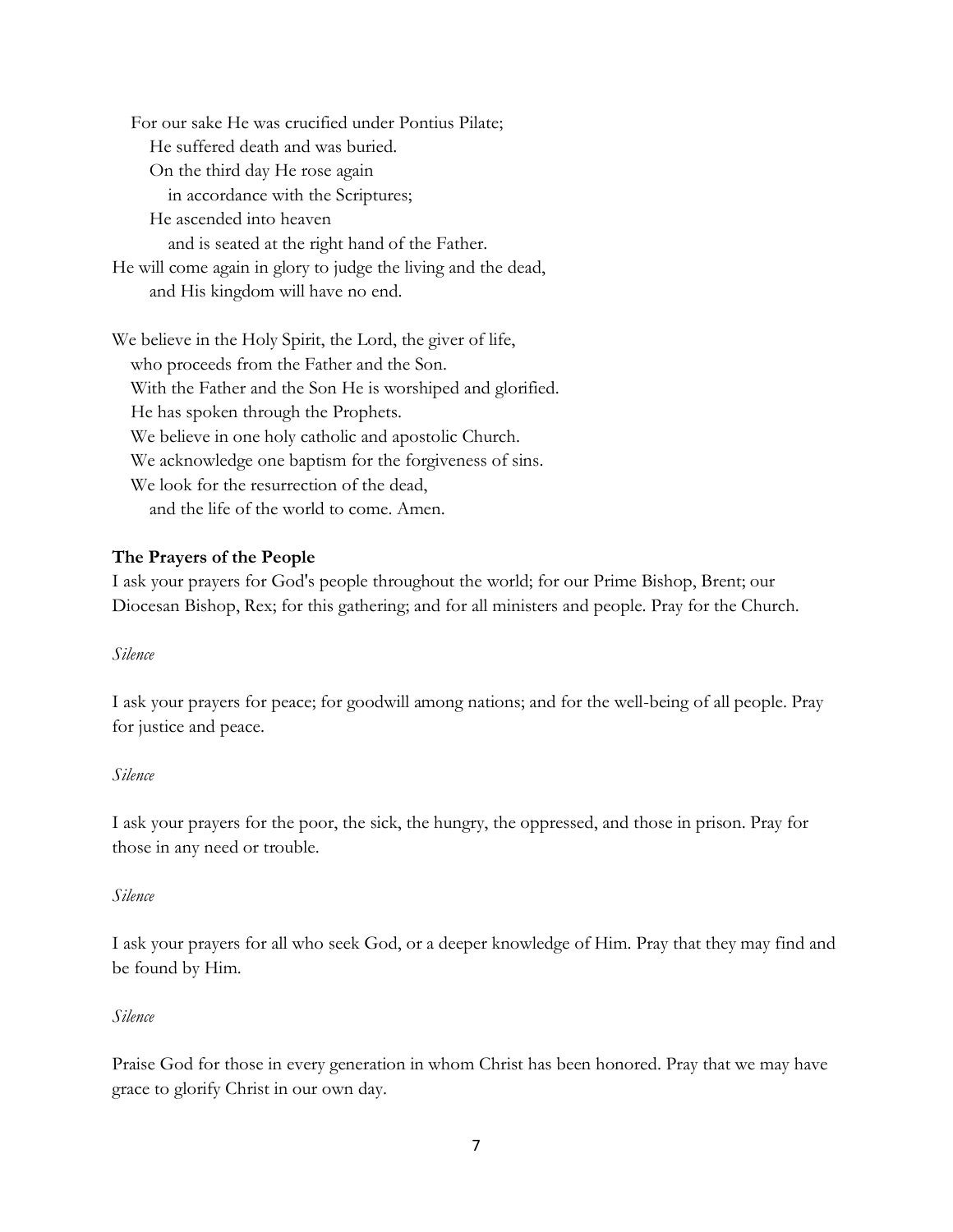## *Silence*

Lord, hear the prayers of *Thy* people; and what we have asked faithfully, grant that we may obtain effectually, to the glory of *Thy* Name; through Jesus Christ our Lord. *Amen.*

## **Confession** *(p.7 of Blue Prayer Book)*

*The Celebrant may read one of the following sentences*

Since we have a great high priest who has passed through the heavens, Jesus, the Son of God, let us with confidence draw near to the throne of grace, that we may receive mercy and find grace to help in time of need. Hebrews 4:14,16

*The Deacon or Celebrant says*

Let us confess our sins against God and our neighbor.

## *Minister and People*

Most merciful God, we confess that we have sinned against You in thought, word, and deed, by what we have done, and by what we have left undone. We have not loved You with our whole heart; we have not loved our neighbors as ourselves. We are truly sorry and we humbly repent. For the sake of Your Son Jesus Christ, we pray You of Your mercy: forgive what we have been, amend what we are, direct what we shall be; that we may delight in Your will, and walk in Your ways, to the glory of Your Name. Amen.

## *The Bishop, when present, or the Priest, stands and says*

Almighty God have mercy on you, forgive you all your sins through our Lord Jesus Christ, strengthen you in all goodness, and by the power of the Holy Spirit keep you in eternal life. *Amen.*

## **Prayer of Humble Access**

Most merciful Lord, we do not trust in our own merits to come to Your table, but in Your boundless grace. You have invited us to come to the table of the Kingdom of Heaven. Help us to partake of the body and blood of Your Son, Jesus Christ, that we may ever-more live in Him, and He in us. Amen.

## **The Peace** *(p.9 of Blue Prayer Book)*

*All stand. The Celebrant says to the people*

Our Lord Jesus Christ says: "Peace I leave with you; my peace I give to you. Not as the world gives do I give to you."

*Celebrant* The peace of the Lord be always with you. *People* And also with you.

*The people exchange the peace of the Lord.*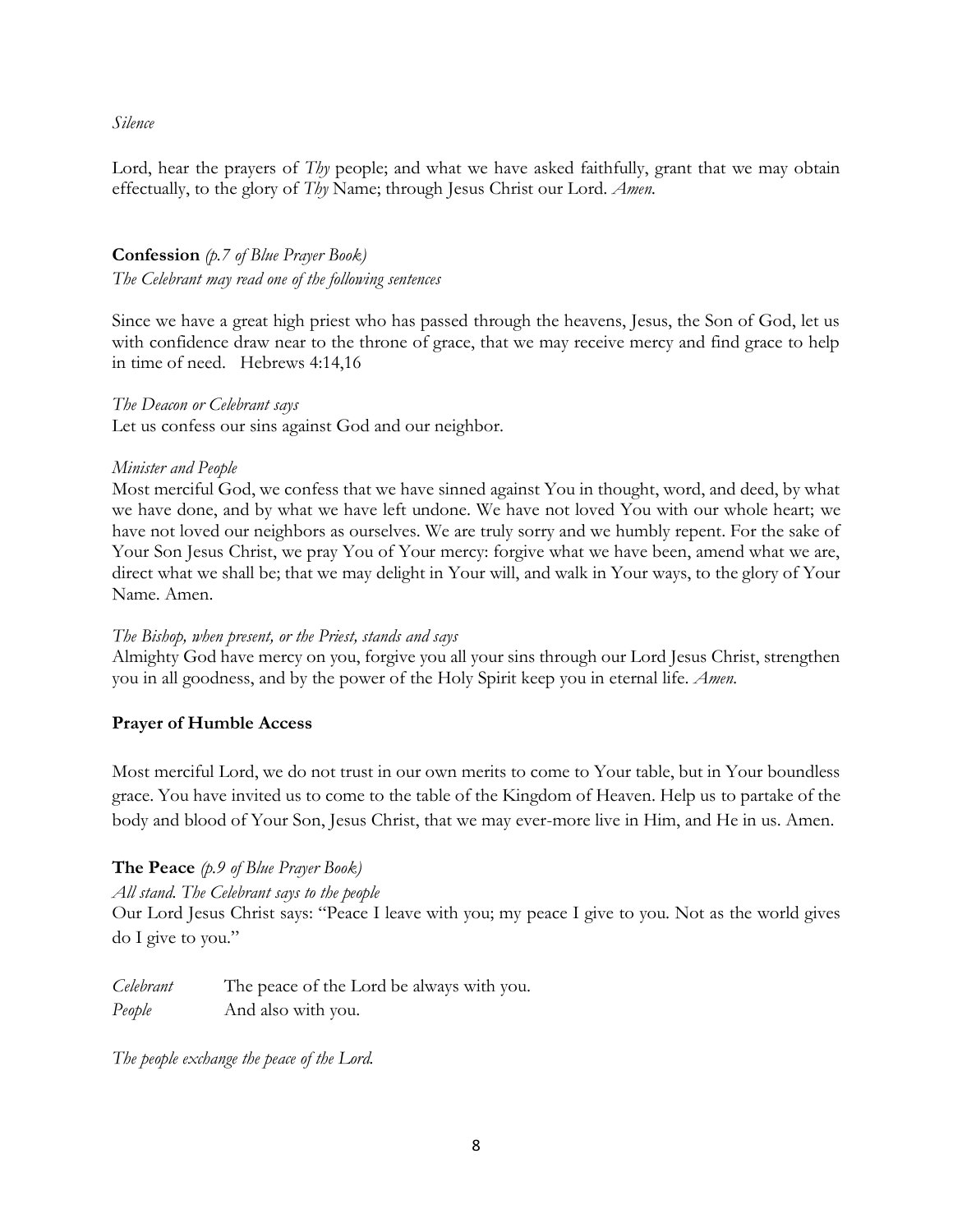## The Liturgy of the Eucharist *(pp.9-14 of Blue Prayer Book)*

### **Offertory**

### *Celebrant*

Through Christ let us continually offer to God the sacrifice of praise, that is, the fruit of lips that acknowledge His Name as well as the offerings and oblations of our life and labor to the Lord.

## **Offertory Song**

| #339 - "Precious Lord, Take My Hand"                                                                                                                                                                              |                                                                    |
|-------------------------------------------------------------------------------------------------------------------------------------------------------------------------------------------------------------------|--------------------------------------------------------------------|
| © 1938, Unichappell Music, Inc. (renewed).<br>Assigned to Warner-Tamerlane Publishing Corp.                                                                                                                       | 1 寶貝主,牽我手,                                                         |
| Precious Lord, take my hand,<br>Lead me on, help me stand<br>I am tired, I am weak, I am worn;<br>Through the storm, through the night,<br>Lead me on to the light,<br>Take my hand, precious Lord, lead me home. | 助我站,導我行!<br>我疲倦, 我憂煩, 我輭弱;<br>經風暴,過黑夜,<br>導我行,進光明;<br>寶貝主,牽我手,到天庭。 |
| When my way grows drear,                                                                                                                                                                                          |                                                                    |
| Precious Lord, linger near<br>When my life is almost gone;<br>Hear my cry, hear my call,<br>Hold my hand lest I fall<br>Take my hand, precious Lord, lead me home.                                                | 2 我道路,漸淒涼.<br>主臨近,慰憂傷!<br>我生命, 在主手, 掌握中;<br>我呼求,我祈禱,<br>扶持我,免跌倒;   |

寶貝主,牽我手,常引導。

**【蜜日十 离共手"** 

*After the offerings are collected, the people sing*

All things come of Thee, O Lord. And of Thine own have we given Thee. Amen.

## **The Great Thanksgiving**

*Eucharistic Prayer The people remain standing. The Celebrant, whether bishop or priest, faces them and sings or says* The Lord be with you. *People* And also with you. *Celebrant* Lift up your hearts. *People* We lift them up to the Lord. *Celebrant* Let us give thanks to the Lord our God.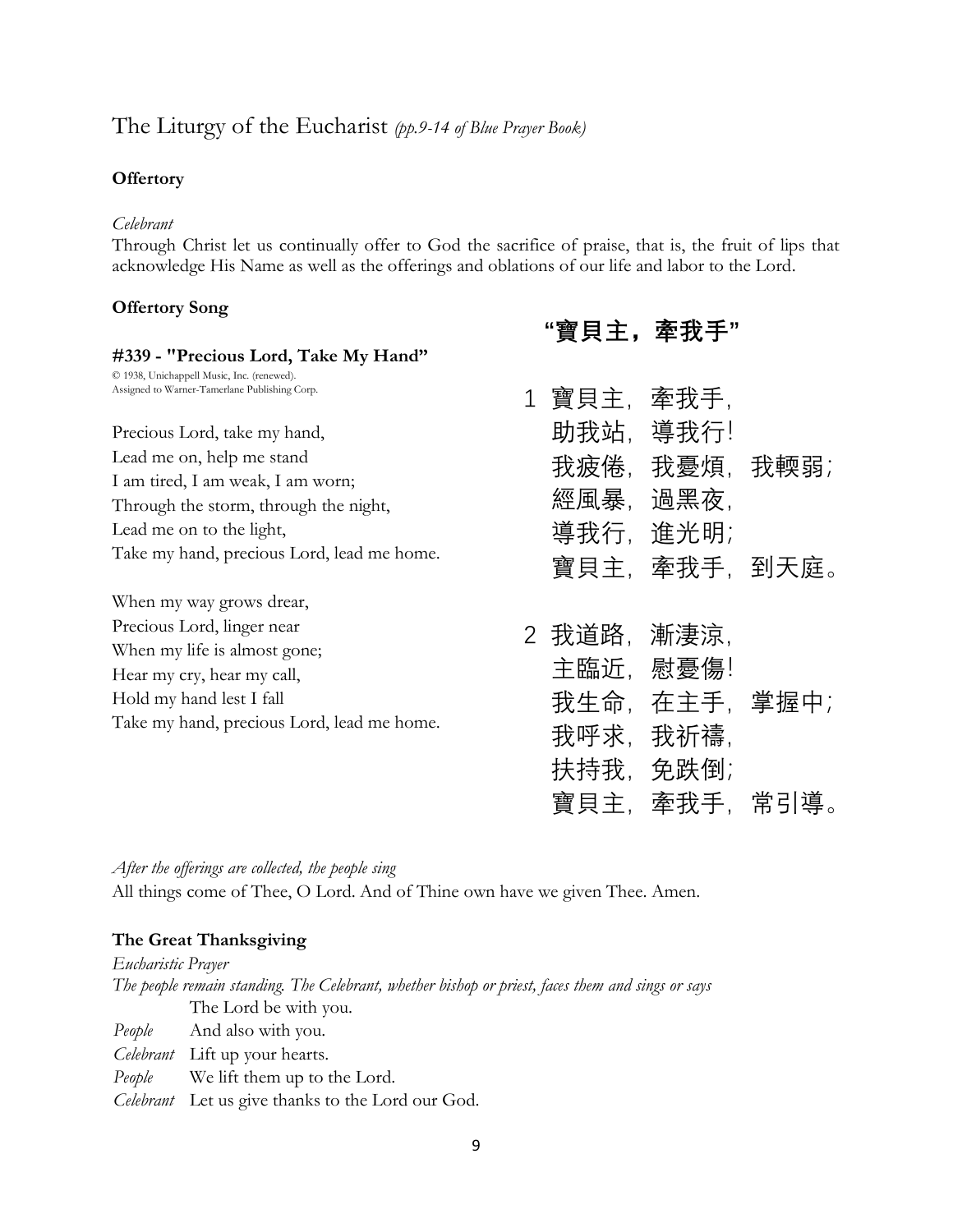*People* It is right to give Him thanks and praise.

## *Then, facing the Holy Table, the Celebrant proceeds*

It is right, and a good and joyful thing, always and everywhere to give thanks to You, Father Almighty, Creator of heaven and earth.

## *Here a proper preface is sung or said on all Sundays, and on other occasions as appointed.*

Therefore we praise You, joining our voices with Angels and Archangels and with all the company of heaven, who for ever sing this hymn to proclaim the glory of Your Name:

*Celebrant and People* Holy, Holy, Holy, Lord, God of hosts, heaven and earth are full of Thy glory. Glory be to Thee, O Lord Most High! Amen.

## *The people stand or kneel.*

## *Then the Celebrant continues*

Holy and gracious Father: In Your infinite love You made us in Your image, and, when we fell into sin and become subject to evil and death, You, in Your mercy, sent Jesus Christ, Your only and eternal Son, to share our human nature, to live and die as one of us. He stretched out His arms upon the cross, and offered Himself, in obedience to Your will, a perfect sacrifice for all mankind, to reconcile us to You, the God and Father of all.

*At the following words concerning the bread, the Celebrant is to hold it, or to lay a hand upon it; and at the words concerning the cup, to hold or place a hand upon the cup and any other vessel containing wine to be consecrated.*

On the night He was betrayed, our Lord Jesus Christ took bread; and when He had given thanks to You, He broke it, and gave it to His disciples, and said, "Take, eat: This is my Body, which is given for you. Do this for the remembrance of me."

After supper He took the cup of wine; and when He had given thanks, He gave it to them, and said, "Drink this, all of you: This is my Blood of the new Covenant, which is shed for you and for many for the forgiveness of sins. Whenever you drink it, do this for the remembrance of me."

Therefore, we proclaim the mystery of faith:

*Celebrant and People* Christ has died. Christ is risen. Christ will come again.

### *The Celebrant continues*

We celebrate the memorial of our redemption, O Father, in this sacrifice of praise and thanksgiving and we offer You these gifts, recalling His death, resurrection, and ascension.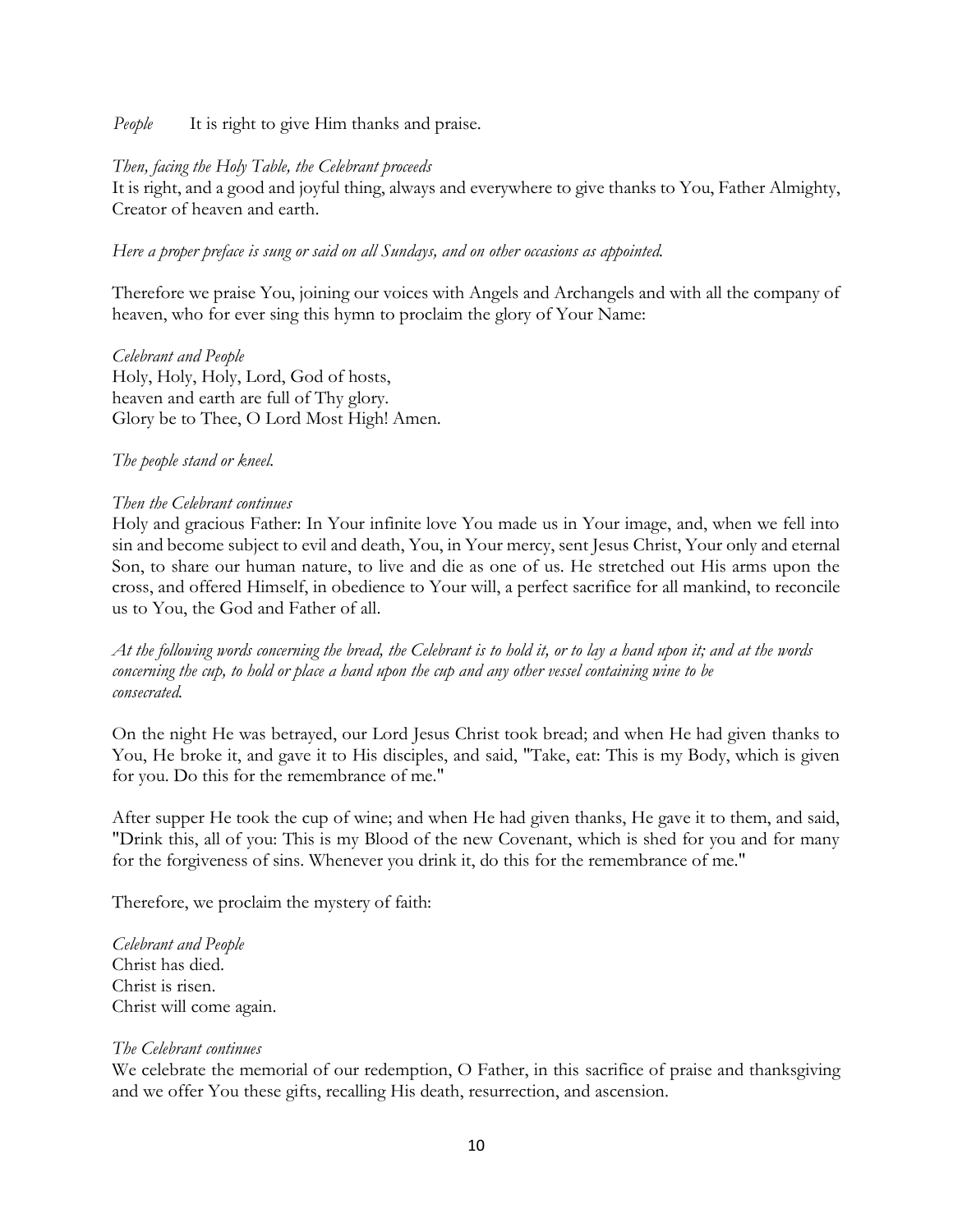Sanctify them by Your Holy Spirit to be for Your people the Body and Blood of Your Son, the holy food and drink of new and unending life in Him. Sanctify us also that we may faithfully receive this holy Sacrament, and serve You in unity, constancy, and peace; and at the last day bring us with all Your saints into the joy of Your eternal kingdom.

All this we ask through Your Son Jesus Christ. All honor and glory is Yours, Almighty Father, now and forever. *Amen.*

As our Savior Christ has taught us, we now pray,

Our Father, who art in heaven, hallowed be Thy Name, Thy kingdom come, Thy will be done, on earth as it is in heaven. Give us this day our daily bread. And forgive us our trespasses, as we forgive those who trespass against us. And lead us not into temptation, but deliver us from evil. For Thine is the kingdom, and the power, and the glory, for ever and ever. Amen.

## **The Breaking of the Bread**

- V. Blessed are those who are invited to the marriage supper of the Lamb.
- R. Let us rejoice and exult and give the glory to the Lord.

## *Facing the people, the Celebrant says the following Invitation*

The Gifts of God for the People of God. Take them in remembrance that Christ died for you, and feed on Him in your hearts by faith, with thanksgiving.

*The ministers receive the Sacrament in both kinds, and then immediately deliver it to the people.*

*The Bread and the Cup are given to the communicants with these words* The Body (Blood) of our Lord Jesus Christ keep you in everlasting life. [*Amen.*]

*After Communion, the Celebrant says* Let us pray.

## *Celebrant and People*

Almighty and everliving God, we thank You for feeding us with the spiritual food of the most precious Body and Blood of Your Son our Savior Jesus Christ; and for assuring us in these holy mysteries that we are living members of the Body of Your Son, and heirs of Your eternal kingdom. And now, Father, send us out to do the work You have given us to do, to love and serve You as faithful witnesses of Christ our Lord. To Him, to You, and to the Holy Spirit, be honor and glory, now and for ever. Amen.

## **The Blessing**

## *The Bishop, when present, or the Priest, may bless the people with either of the following*

Now to God who is able to do exceedingly, abundantly above all that we ask or think, according to the power that works in us, to Him be glory in the Church by Christ Jesus throughout all ages, world without end; and the blessing of God Almighty, the Father, the Son, and the Holy Spirit be amongst you, and remain with you always. Amen.

## *The threefold amen follows.*

## **Announcements**

1. As you may have seen from our announcements in social media, we will be changing our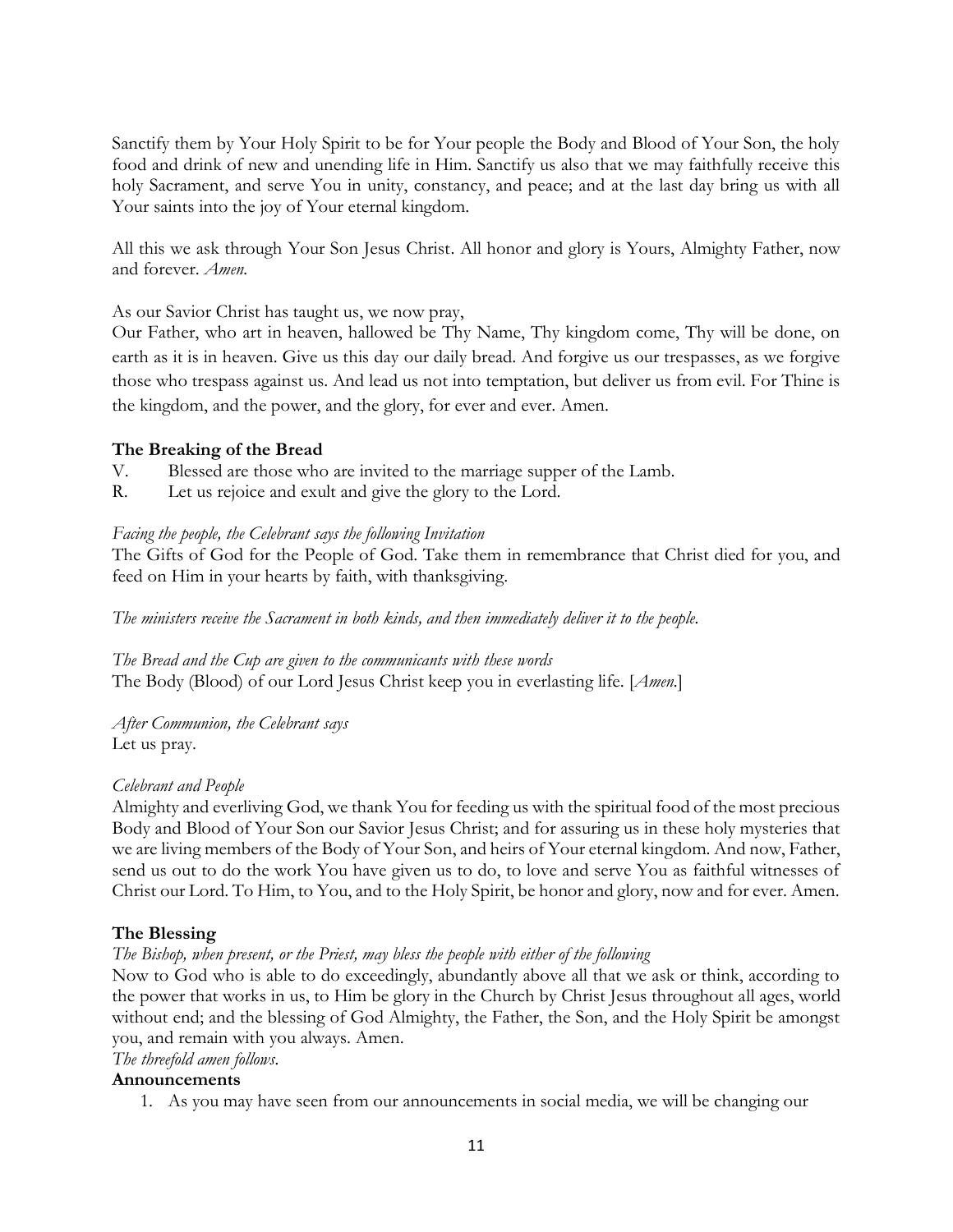- 2. Sunday Worship Service schedule from 9AM to 8:30AM starting June 5. You may remember that this is one of our original worship service schedules before the pandemic. Part of the reason for the movement is to allow for our Sunday fellowships to resume much-needed face-to-face gatherings very soon as we see cases going down even further and also for our Children's Service teachers to have ample time to prepare for their online classes. We shall start on June 5, so everyone can be better adjusted to the new timeslot once fellowships resume their face-to-face gatherings.
- 3. We'd like to remind everyone to call up our church office if you wish to join our Knowing Level Classes starting June 5 via Zoom. This is for people who wish to be baptized or confirmed in our Parish or if you just want a refresher of our basic faith and practice in this church.

#### **Closing Song**

#### **#203 - "Close To Thee"**

Thou my everlasting portion, More than friend or life to me, All along my pilgrim journey, Saviour, let me walk with Thee. Close to Thee, close to Thee, Close to Thee, close to Thee, All along my pilgrim journey, Saviour, let me walk with Thee.

Not for ease or worldly pleasure, Nor for fame my pray'r shall be; Gladly will I toil and suffer, Only let me walk with Thee. Close to Thee, close to Thee, Close to Thee, close to Thee, Gladly will I toil and suffer, Only let me walk with Thee.

 **"親近祢"**

- 1 主是我永遠的產業, 勝過世間萬項物, 在我一生所行的路, 救主引導又扶持。 親近祢 親近祢, 親近祢, 親近祢。 在我一生所行的路, 救主引導又扶持。
- 2 我不求世上的安樂, 地位錢財與名聲, 雖然受苦歡喜順服, 只要有主與我行。 親近祢, 親近祢, 親近祢, 親近祢。 雖然受苦歡喜順服, 只要有主與我行。